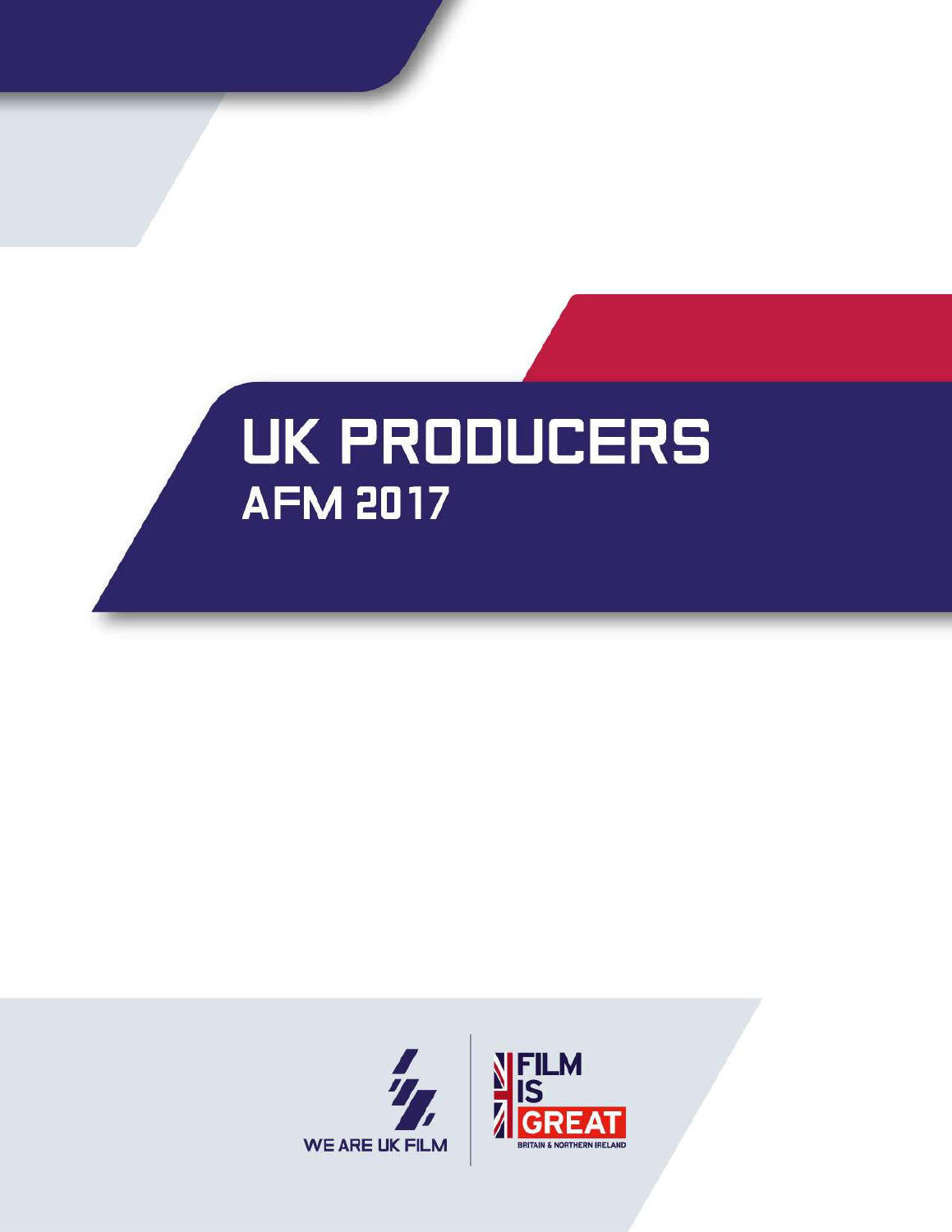| <b>12 Guardians</b>             | <b>Robert Hartshorne</b><br>qinsu@12guardians.com              |
|---------------------------------|----------------------------------------------------------------|
| 28 Films Limited                | Delia Antal<br>contact28films@ymail.com                        |
| <b>Altitude Film Sales</b>      | <b>William Clarke</b><br>info@altitudefilment.com              |
| <b>AMP</b> International        | <b>Bob Portal</b>                                              |
| <b>Beyond Illusion Pictures</b> | Natasha Marburger<br>natasha.marburger@gmail.com               |
| <b>ATC Films</b>                | Serena Ayub<br>serena@talkinglens.co.uk                        |
| Boom, Pow!                      | <b>Johanne McAndrew</b><br>johanne.mcandrew@sky.com            |
| <b>BRIDGE + TUNNEL</b>          | <b>James Baillie</b><br>Baillie@bridgeandtunnelproductions.com |
|                                 | <b>Tina Gharavi</b><br>tina@geandtunnelproductions.com         |
| <b>Celtic Storm Films</b>       | <b>Richard Mcleod</b><br>celticstormfilms@live.com             |
| <b>Clark Door Ltd</b>           | Debbie Clark<br>debbie.clark@clarkdoor.com                     |
| <b>Couch Potato Films</b>       | Adam Bouabda<br>adam.bouabda@gmail.com                         |
| Double D Prods                  | Susan Douglas<br>susan@doubledproductions.co.uk                |
| <b>EQ Films</b>                 | <b>Paul Desira</b><br>pauld@timereel.co.uk                     |
| <b>Evolutionary Films</b>       | <b>Diane Shorthouse</b><br>diane@evolutionaryfilms.com         |
| <b>Faisal Qureshi</b>           | <b>Faisal Qureshi</b><br>faisal_a_qureshi@hotmail.com          |
| <b>Feature Creep Films</b>      | <b>Gavin Williams</b><br>gavstatic@sky.com                     |
| <b>Firemagine Pictures</b>      | <b>Rick Romano</b><br>rick@firemagine.com                      |
| <b>Firepower Ent Co</b>         | <b>Chad Barager</b><br>chad@firepowerco.com                    |
| <b>Flying Elephant Films</b>    | Murali Nair                                                    |
| <b>Flying Tiger Ma</b>          | <b>Paul Brett</b><br>paul@flyingtigerma.com                    |
| <b>Future and Co Films</b>      | <b>Steve Salam</b><br>steve@12guardians.com                    |
| <b>GFM Films</b>                | Michael Ryan<br>michael@gfmfilms.com                           |
|                                 | <b>Rod Smith</b>                                               |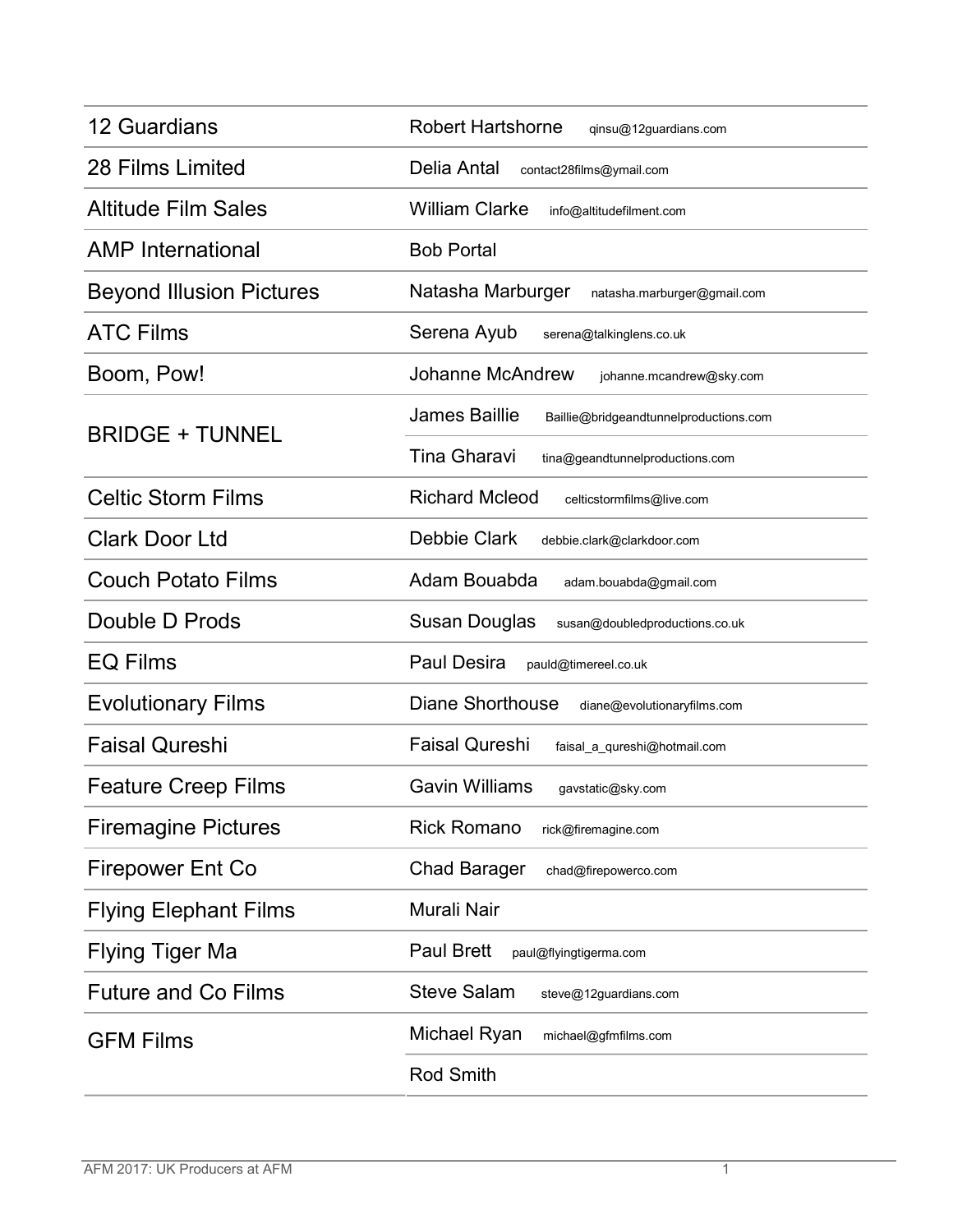| Gilt Edge Media                 | Neil Ouzman<br>neil@gem.film                                       |
|---------------------------------|--------------------------------------------------------------------|
| <b>Globalwatch Films</b>        | Paul G. Andrews<br>pandrews@globalwatch.com                        |
| <b>Goldfinch Studios</b>        | <b>Phil Mckenzie</b>                                               |
| Grimm Up North Ltd              | Simeon Halligan<br>simeon.halligan@grimmfest.com                   |
| <b>Habit Films</b>              | <b>Sky Bibi</b><br>skybibi22@gmail.co.uk                           |
| <b>Horizons Film</b>            | Nicholas Jessup                                                    |
|                                 | Tom Large                                                          |
| Imagicom3 Limited               | <b>Agnes Fernandes</b><br>agnes@imagiprod.com                      |
|                                 | Renee Jamieson<br>renee.jamieson@gmail.com                         |
|                                 | <b>Nick Wiszowaty</b><br>nick.wiszowaty@gmail.com                  |
| <b>Intense Productions Ltd</b>  | Chee Keong Cheung<br>director@intenseproductions.co.uk             |
| <b>Itchy Fish Film</b>          | <b>TJ Herbert</b><br>tj@itchyfishfilm.com                          |
| <b>Jaffa Films</b>              | Amar Adatia<br>aadatia@moneywiseplc.co.uk                          |
| Jinga Films                     | <b>Julian Richards</b><br>jr@jingafilms.com                        |
| <b>Kew Media Group</b>          | <b>Tom Butterfield</b>                                             |
| Lean In Media                   | Aiping Xu<br>apple@leaninmedia.co.uk                               |
| Left Eye Blind                  | <b>Matt Maude</b><br>matt@lefteyeblind.com                         |
| <b>Liverpool Film Office</b>    | Lynn Saunders<br>Lynn.Saunders@liverpool.gov.uk                    |
|                                 | Jacqui Rafferty<br>Jacqui.Rafferty@liverpool.gov.uk                |
| Lionsgate UK                    | Nick Manzi<br>nmanzi@lionsgatefilms.co.uk                          |
| <b>Magnet Films 5</b>           | <b>Gary Sinyor</b>                                                 |
| <b>Movieracer Limited</b>       | <b>Gail Cullen</b><br>gail@movieracer.com                          |
| <b>Natives Filmworks</b>        | <b>Steve Gukas</b><br>stevegukas@gmail.com                         |
| Nice Guy Eddie                  | Nicky Kaur<br>nickykaur@trylife.tv                                 |
| <b>Not A Number Productions</b> | <b>Rachel Richardson Jones</b><br>rachel.richardsonjones@gmail.com |